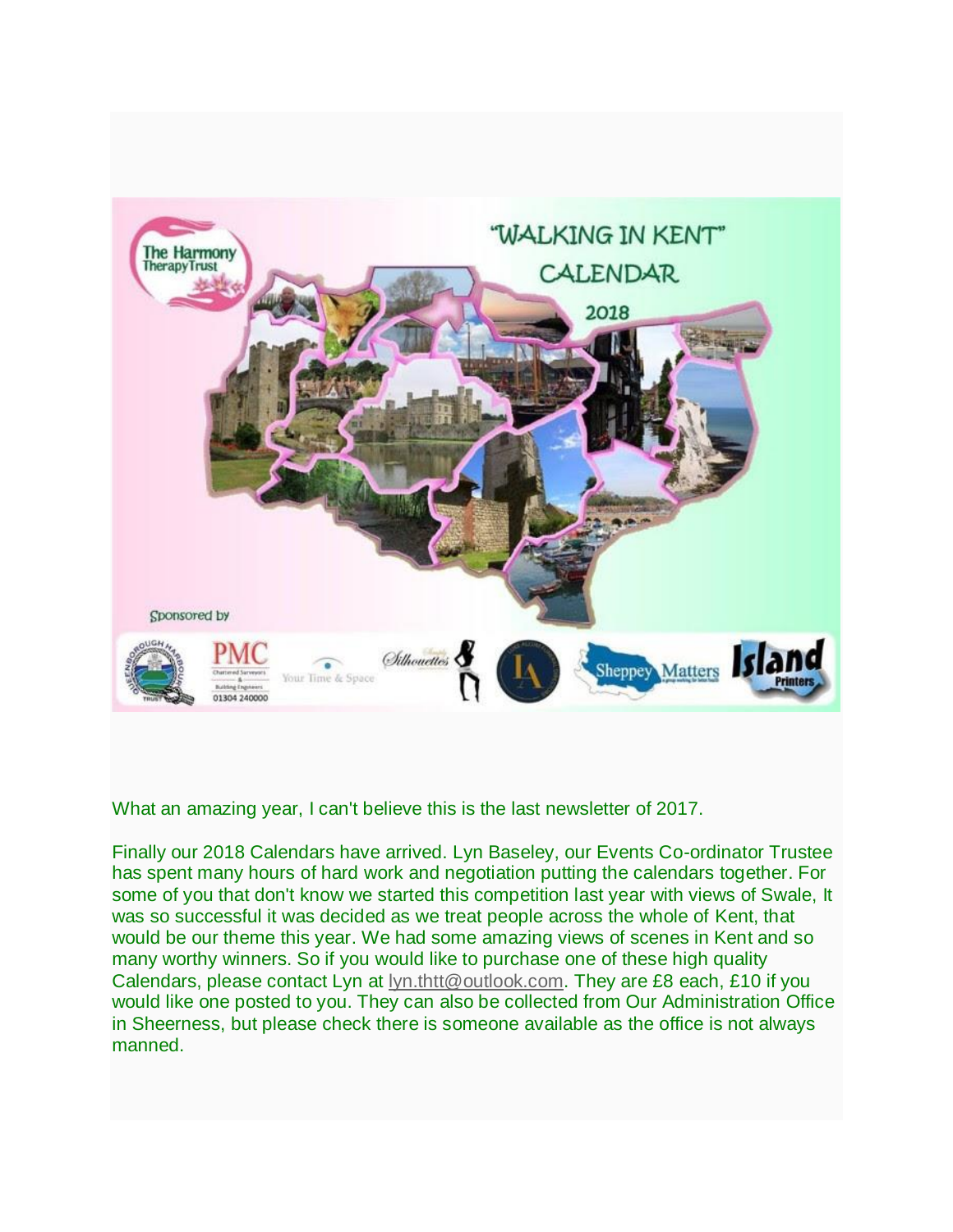A huge thank you to the following people who made donations this month, We received a lovely surprise when we opened an envelope from Nicholas Trodd of Gravesend. Following life changing illnesses Nicholas decided he wanted to feel good and help other people by holding events and fundraising. This year Nicholas, his wife Nikki, and daughter Hannah, together with Jeff Payne, an amazing supporter of the Trust, hosted a Charity Halloween Fancy Dress Party at their home for over 100 people. They managed to raise money for several charities which are close to their hearts, by holding a raffle and an auction, where they were able to obtain lots of amazing prizes from good friends and companies; so - from the proceeds of that event they have donated £300 to The Harmony Therapy Trust.That's 3 people who can be helped into wellness and emotional well being. £100 from Mr & Mrs Birchell, a grateful client-patient, £100 from Masonic Charitable Foundation, a donation on behalf of one of their members Mr S. Davies, of Dover,.£30 from our lovely therapist Serena Waite, of Chatham, who sold some of our happiness kits. Mandy Summers, our therapist from Dover kindly donated £100 from massages; £100 from Castle Chapter Folkestone, in memory of one of their late members, Bill Sparkes; our lovely therapist Rebecca Schofield, from Deal, £60, from proceeds of a coffee morning. and finally our wonderful therapist Sue Baker, of Herne Bay also attended events and raised £160.50. Thank you so much to everyone who donated to the Trust.

We have currently received 629 referrals this year, 43 in December. Without all of the generous donations received we wouldn't be able to carry on with this vital work. Each year the referrals received are increasing rapidly from the previous year. And we are only going to get busier !. So if you can help with fundraising in any way at all, or help with funding bids do please contact us. Help us make a difference in people's lives - there are so many people who are struggling with life altering illnesses. Many have not received the benefits of "Harmony's Hands" , help us reach even more people across Kent and help them into "wellness and emotional well being."

No presentations or talks in December, Rita has put her lippy away for another year. ! Hope Santa brings her a new one, together with a financial manager !

So .... onto 2018. This is going to be another exciting year, with many changes taking place within the Trust. not least bureaucracy in the form of GPDR. Another minefield for small charities like ours have to negotiate with limited funds. We have to constantly monitor and move "the bar" as the Trust grows. When we look back and see how the Trust has evolved since it first started in 2010, with only 9 referrals, it blows our minds. Probably none of us had any idea on how a charity worked, but believe me we had to quickly learn. I believe that is why The Harmony Therapy Trust works, We face our challenges, change what needs to be changed, work together as a team, to be there for each other through the triumphs, tears and tantrums. It's not always easy, and we don't always get it right, but our passion sees us through. We constantly work so hard to support the people who are struggling every day, by giving them an introduction into something that can sometimes completely turn their lives around, whether it be reflexology, massage, counselling or just an ear to listen. We have some amazing and wonderful therapists, who go that extra mile, who believe in Harmony's vision, and on behalf of the Trustees I would like a say a huge thank you to them for helping us take the Trust to another level, for all your hard work, sometimes at such an emotional time in people's lives. A massive thank you to all the volunteers who have been by our side, and mostly thank you to all of our supporters, without you all The Harmony Therapy Trust wouldn't be the success it is today.

So enjoy your Christmas and have a well earned rest. I have seen the Coca-Cola advert, so it must be nearly Christmas, Help us go into 2018 with renewed energy and make it the best year ever.